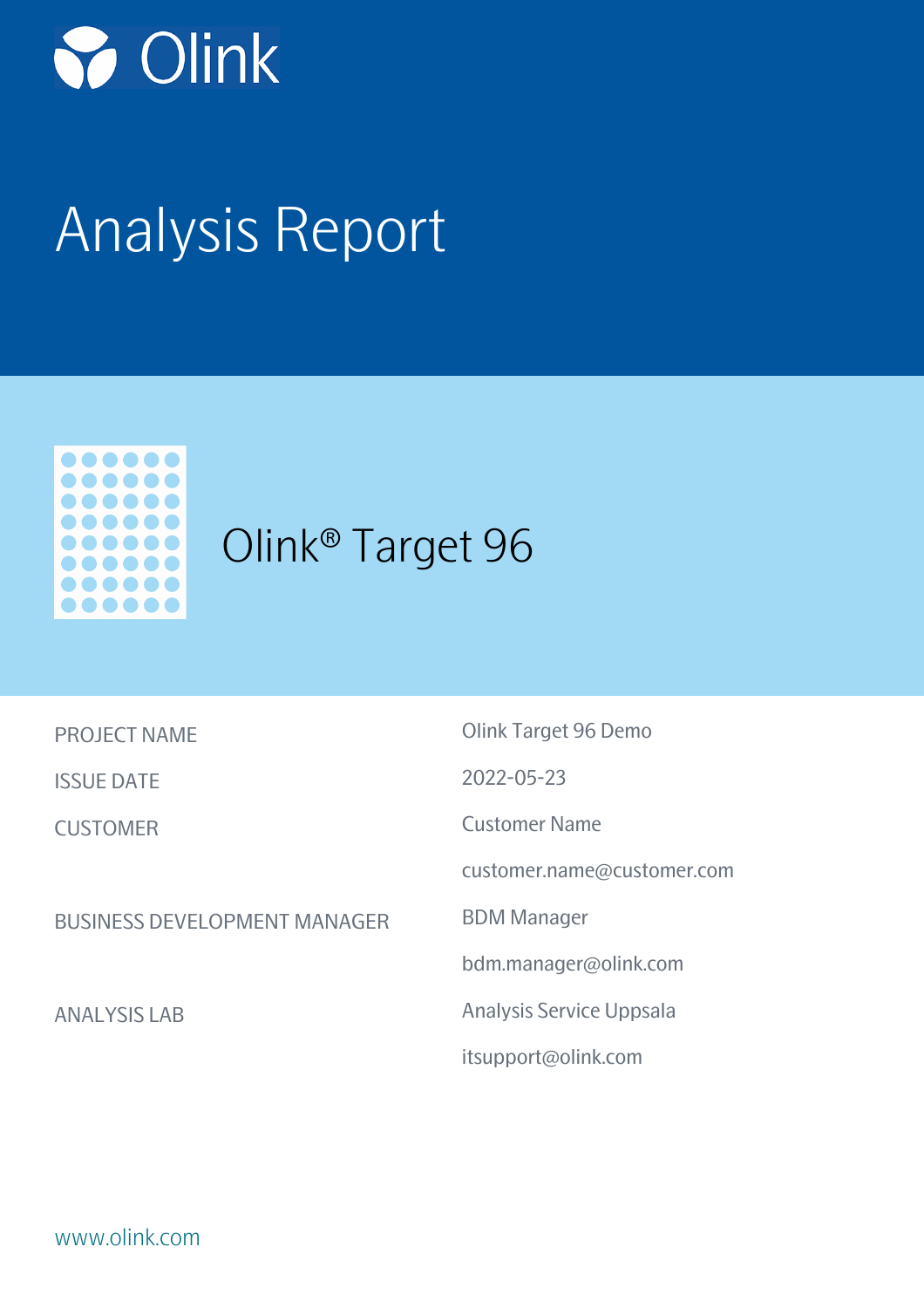## 1. Project information

| Olink panel           | No. of Samples | No. of Plates | <b>Normalization Method</b> |
|-----------------------|----------------|---------------|-----------------------------|
| Target 96 Oncology II | 264            |               | Intensity Normalized (y.2)  |

#### 1.1 Sample type

EDTA plasma

### 2. Quality control

Four internal controls are added to each sample to monitor the quality of assay performance, as well as the quality of individual samples. The quality control (QC) is performed in two steps:

- 1. Each sample plate is evaluated on the standard deviation of the internal controls. This should be below 0.2 NPX. Only data from sample plate that pass this quality control will be reported.
- 2. The quality of each sample is assessed by evaluating the deviation from the median value of the controls for each individual sample. Samples that deviate less than 0.3 NPX from the median pass the quality control.

Data from all samples is included in the data output file. Samples that did not pass the QC are indicated in columns named "QC Warning". Data points from samples that do not pass QC should be treated with caution. [ See 4]

#### 2.1 Summary of Quality Control

| Olink panel           | No. of samples that passed<br>OC/Tot no. of samples | Passed samples<br>$(\%)$ |
|-----------------------|-----------------------------------------------------|--------------------------|
| Target 96 Oncology II | 262/264                                             | QQ                       |

#### 2.2 Intra- and Inter-Assay Coefficient of Variance (%CV)

Intra and inter CVs are based on control samples (pooled plasma samples) included on each plate. Calculations are made using linear NPX-values. The number of assays with CVs within defined intervals are presented.

#### 2.2.1 Average %CV

| Olink panel           | Intra-Assay %CV<br>Reference intra CV <15% | Inter-Assay %CV<br>Reference inter $CV < 25\%$ |
|-----------------------|--------------------------------------------|------------------------------------------------|
| Target 96 Oncology II |                                            |                                                |

#### 2.2.2 Intra-Assay %CV Distribution

|                             | No. of proteins with %CV within defined intervals |                 |                  |             |     |
|-----------------------------|---------------------------------------------------|-----------------|------------------|-------------|-----|
| Olink panel                 | $-5\%$                                            | $\geq$ 5 - <10% | $\geq 10 - 15\%$ | $\geq 15\%$ | N/A |
| Olink Target 96 Oncology II |                                                   |                 |                  |             |     |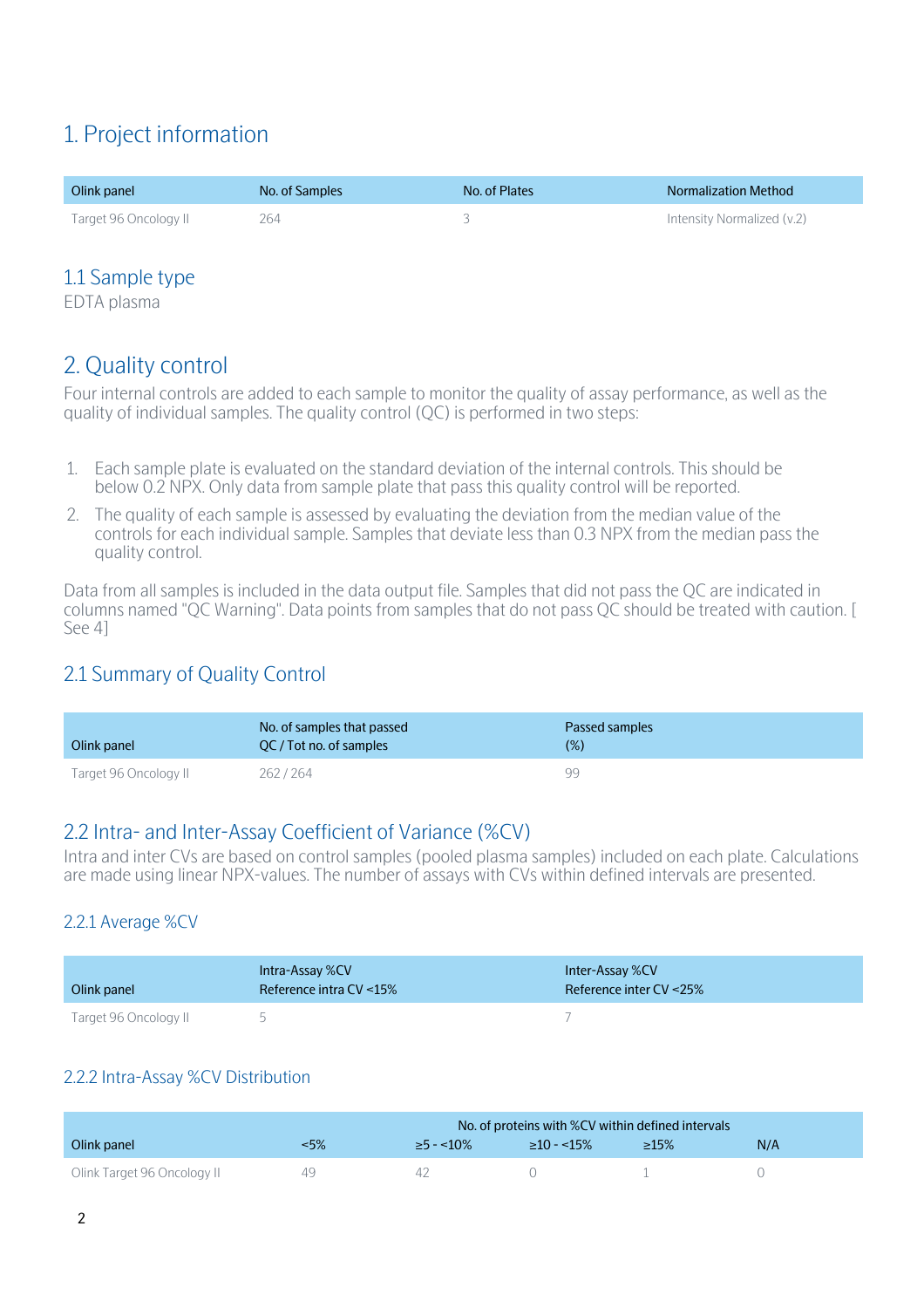#### 2.2.3 Inter-Assay %CV Distribution

|                             | No. of proteins with %CV within defined intervals |                  |              |             |     |
|-----------------------------|---------------------------------------------------|------------------|--------------|-------------|-----|
| Olink panel                 | -10%                                              | $\geq$ 10 - <20% | $>20 - 30\%$ | $\geq 30\%$ | N/A |
| Olink Target 96 Oncology II |                                                   |                  |              |             |     |

### 3. Protein detection results

#### 3.1 Number of proteins detected in >75% of the samples

| Olink panel           | No. of detected<br>proteins / Tot no. of<br>proteins | Detected proteins<br>(%) | Expected<br>detectability in EDTA<br>plasma $*(\%)$ |
|-----------------------|------------------------------------------------------|--------------------------|-----------------------------------------------------|
| Target 96 Oncology II | 92/92                                                | 100                      | >90                                                 |

\*The expected detectability is based on EDTA plasma from healthy donors. These values are intended as guidelines only and protein levels may vary depending on different pathological conditions, sample matrices, or sample preparation methods.

#### 3.2 Data output

Data is presented as normalized protein expression (NPX) values, Olink Proteomics' arbitrary unit on log2 scale. [See 4]

The NPX values are presented in a separate data file. Data points for samples that did not pass QC are written in red text. Data values for measurements below limit of detection (LOD) are reported for all samples. Cells containing data values below LOD are indicated with a pink background. [See 4]

#### 4. Further information

Collection of direct links to pages containing important information relating to Olink data generation and processing, as well as additional support content:

https://www.olink.com/key-links/